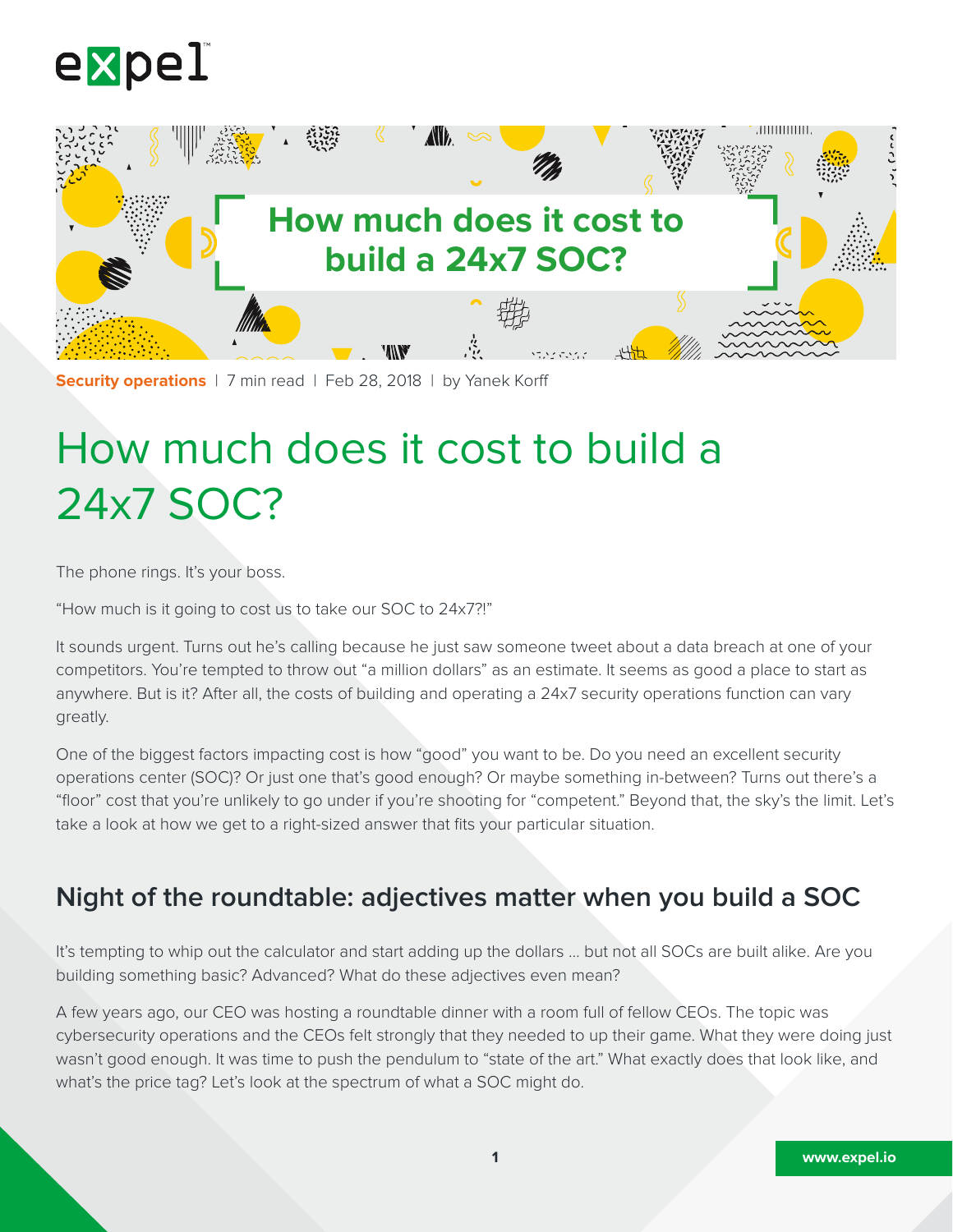

### **Security Operations Center (SOC) Capabilities**

| What it is                    | <b>What it looks like</b>                                                                                                                                                                                                                                                                                                               |  |  |  |
|-------------------------------|-----------------------------------------------------------------------------------------------------------------------------------------------------------------------------------------------------------------------------------------------------------------------------------------------------------------------------------------|--|--|--|
| <b>Basic detection</b>        | You're out of the alert quagmire and can determine which alerts matter by<br>correlating network, endpoint and SIEM events (including, of course, in the cloud).                                                                                                                                                                        |  |  |  |
| Investigation                 | Most security products aren't good storytellers. It's not (necessarily) their job. A<br>well-rounded SOC can investigate critical alerts and "tell the story" about what<br>happened. Investigation answers the what, when, where and how questions that<br>inform your response.                                                       |  |  |  |
| <b>Remediation</b>            | Once an investigation is done, it's important to have clear answers about what to<br>do next. A SOC with remedation capabilities tells you how to fix the bad thing that<br>just happened (and hopefully prevent it from happening again).                                                                                              |  |  |  |
| <b>Hunting</b>                | When you plug in your security tech it'll generate alerts. But it won't find<br>everything. By having analysts proactively drive your tech to find things that your<br>products don't automatically alert on (aka "hunting") you improve your detection<br>capability another notch.                                                    |  |  |  |
| <b>Orchestration</b>          | If your security practitioners are doing security work (and not just pushing<br>buttons and keeping the security tech running), then chances are they've got<br>orchestration. It's a newish concept (and product category) in security operations.<br>It basically boils down to streamlining investigation and remediation workflows. |  |  |  |
| <b>Continuous improvement</b> | This one kind of explains itself. But it's rare. If your SOC has gotten beyond<br>treading water (aka processing alerts and fixing what's amiss) and is making<br>steady improvement to your security posture then you're in the continuous<br>improvement zone.                                                                        |  |  |  |
| <b>Periodic testing</b>       | How do you gauge if it's working? You need to test it. That usually means having<br>a third party perform some outside-in testing from time to time to make sure your<br>SOC is finding what it needs to and, ideally, getting better at it over time.                                                                                  |  |  |  |

Whew. That's quite a lot of capability — and it begins to represent what a state-of-the-art SOC entails. Add all of that up and depending on how big your organization is, this could cost anywhere from a few million dollars to half a billion (or heck … even unlimited).

Now, back to that CEO roundtable. After the whole state-of-the-art discussion, one of the CEOs in the back of the room raised her hand, "Considering we're not a big bank … what's good enough and how much does that cost?"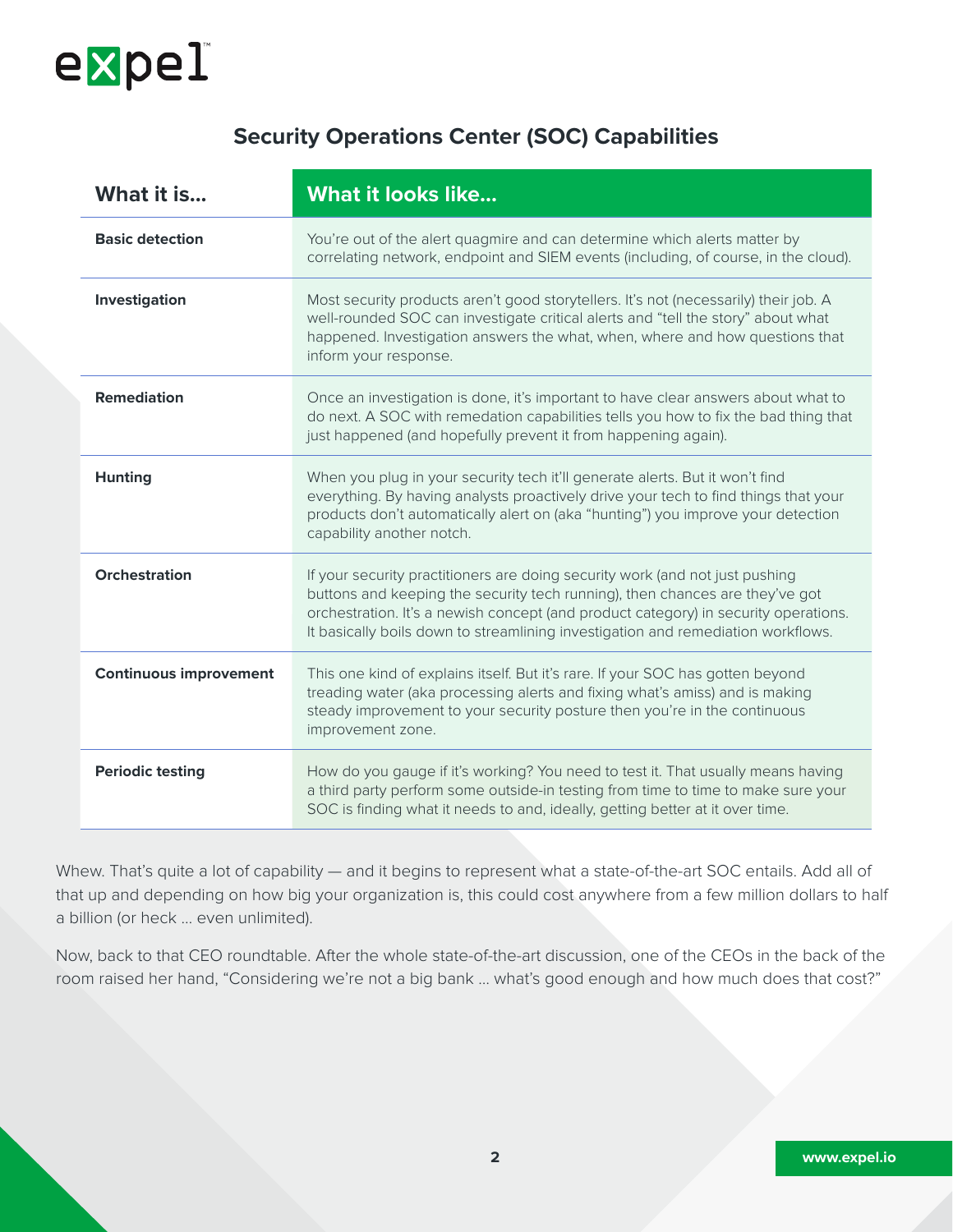

Frankly, the foundational investments for "good enough" aren't any different than "state-of-the-art." You'll need people. While there are seemingly endless shift schedules to choose from, our experience building 24x7 security teams tells us that the minimum number of people you'll want operating in a SOC is 12. You could probably get by with eight, but vacations and illness will result in individuals being stranded alone on shift. Considering even entry-level security analysts command \$75,000/year in salary alone, your cost to operate a SOC starts at roughly a million dollars.

Beyond people, the next largest impact on your SOC's efficacy will be your technology and how easy you can make it for your people to use. Any SOC that doesn't have the right technology to provide visibility, detection and investigative capabilities will end up being pretty useless, regardless of how many people you throw at it. While the technology bill at smaller organizations will only be a fraction of the staffing costs, as an organization grows, those tech costs can really skyrocket.

Now that we have a sense of our base costs, let's imagine four possible security operations centers. These examples map relatively well to examples we've seen in the field — both at customers and at service providers.

## **1. The basic SOC**

This SOC focuses primarily on detection (but not so much on investigation). They've invested sparingly in technology and have an odd assortment of visibility, partially due to investments the last CISO made and partially due to limited current budget. Analysts work primarily in a SIEM that was deployed several years ago and it just hasn't been kept up to date. Overall, these technologies offer decent detection capability but there's not much flexibility to tune how they work with additional intelligence or use them for more advanced investigative use cases. Spending time doing investigations or engaging in "hunting" isn't really in the cards at all.

There hasn't been a major incident, but the current CISO worries: if there were, would his SOC find it?

#### **2. The intermediate SOC**

At this level, the SOC has mastered detection and the technology investments provide reasonably good visibility into the organization's nooks and crannies. Beyond the basic detection capability of a SIEM fed by event logs, the SOC has deployed a combination of EDR and network forensics technologies that provide advanced threat detection. Security analysts operate at multiple tiers — some of the more senior practitioners frequently leave the SIEM to take advantage of unique capabilities their advanced tech offers. The team really wants to spend more time being proactive, but "operational reality" makes that difficult.

SOC management oscillates on a day-by-day basis: some days they're confident about the capabilities of their SOC and other days they feel blind and they worry there's stuff on the network they don't know about.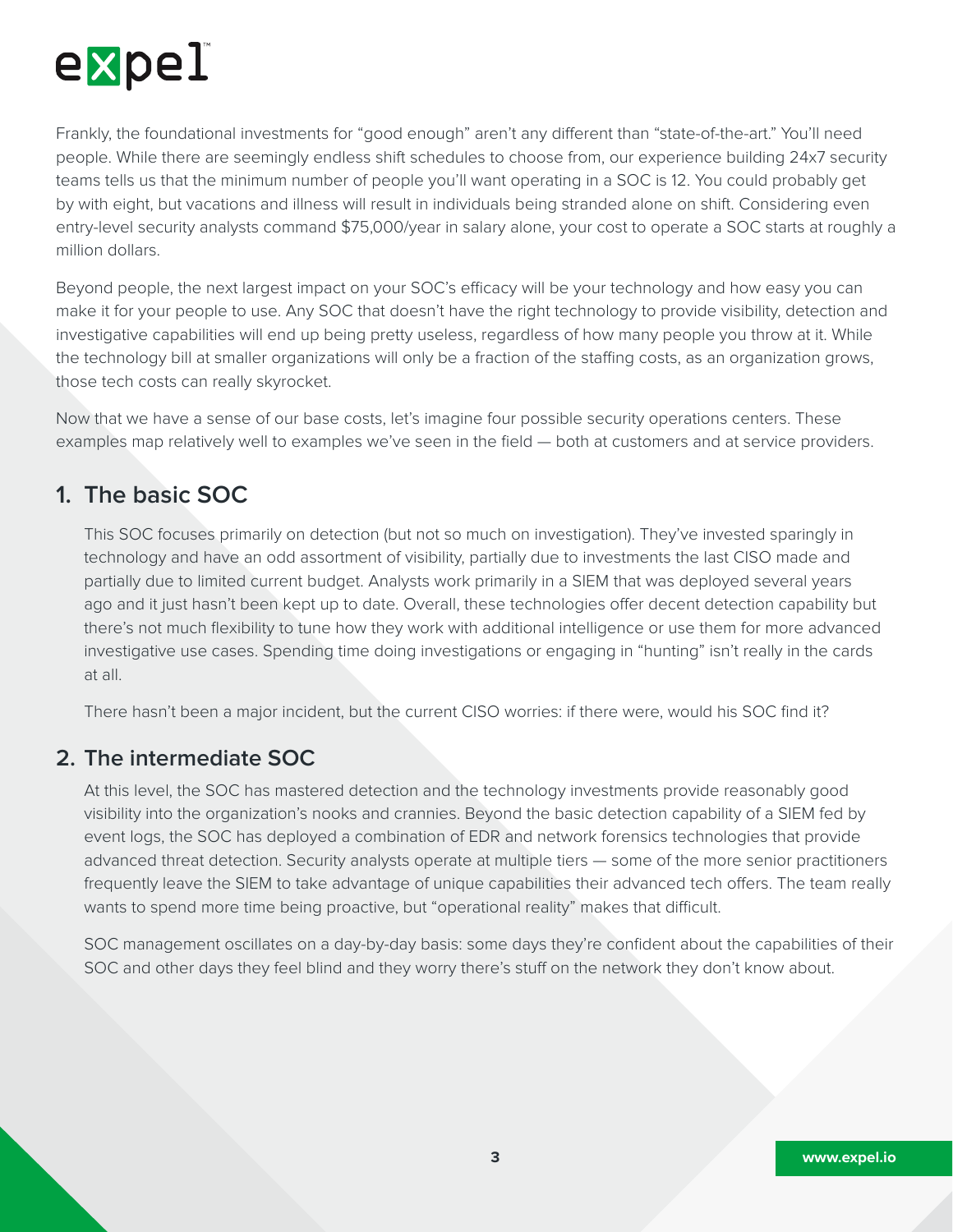

#### **3. The advanced SOC**

SOCs that get to this level have made a tremendous investment in tooling to free up their analysts' time. Tier one and two analysts are working primarily in a SIEM. But that's only because they've taken the time (along with a good dose of help from outsiders) to tune their correlation rules and plug some of their more specialized products into the SIEM. They can even pull data from their network and endpoint security products without leaving the SIEM. This improves the quality (and speed) of their investigations. When they escalate incidents, tier three analysts pick them up and pivot directly to more sophisticated analysis tools and consoles.

While good things come in threes, advanced SOCs often add a fourth cadre of analysts called the "hunt" team. They're not part of the 24x7 rotation. They focus exclusively on finding things their tech missed. While they do a little work in the SIEM, they spend most of their time building and running custom scripts to find threats their security products aren't alerting on.

Lastly, there are a couple of groups helping to make all of the underlying tech runs. Intelligence analysts make sure that the intel feeding the technology is up to date, ensure it's not burying shift analysts in useless alerts and — when serious threats arise — add color and context so that management understands the risks they're facing. Finally, you'll see engineers whose job is to build software that makes their security products talk to each other. This helps streamline their processes and automate data gathering as best as they can. For lack of a better term at this organization, they call themselves SOC plumbers.

The CISO in the advanced SOC is comfortable with her security operation and periodically brings in third parties to run red team exercises to ensure the SOC is performing as she'd expect.

#### **4. The learning SOC**

Like the advanced SOC, this organization has invested an enormous amount of time and money in automation and analytics. They're focused on ensuring that humans are doing the security work that only humans can do. Everything else is handled by software.

To that end, they've tied their security technologies together with an orchestration framework and pulled in resources from IT to help automate investigation and remediation. As a metrics-driven organization, they watch closely what the ratios are between false positives and true positives, how long it takes to triage and investigate and how much value they're getting out of their security investments based on usage. These metrics drive a constant stream of change back into the infrastructure because the tuning is never done. A note of caution here: just because you have metrics doesn't mean you're operating at this level. They're a necessary but not sufficient condition.

Every time the CISO brings in a red team (he rotates between three vendors) he reviews the metrics to ensure time-to-detect, time-to-respond and the overall accuracy that's coming out of his SOC is improving. There's still no guarantee his organization's "secure," but he feels prepared to respond should anyone get in.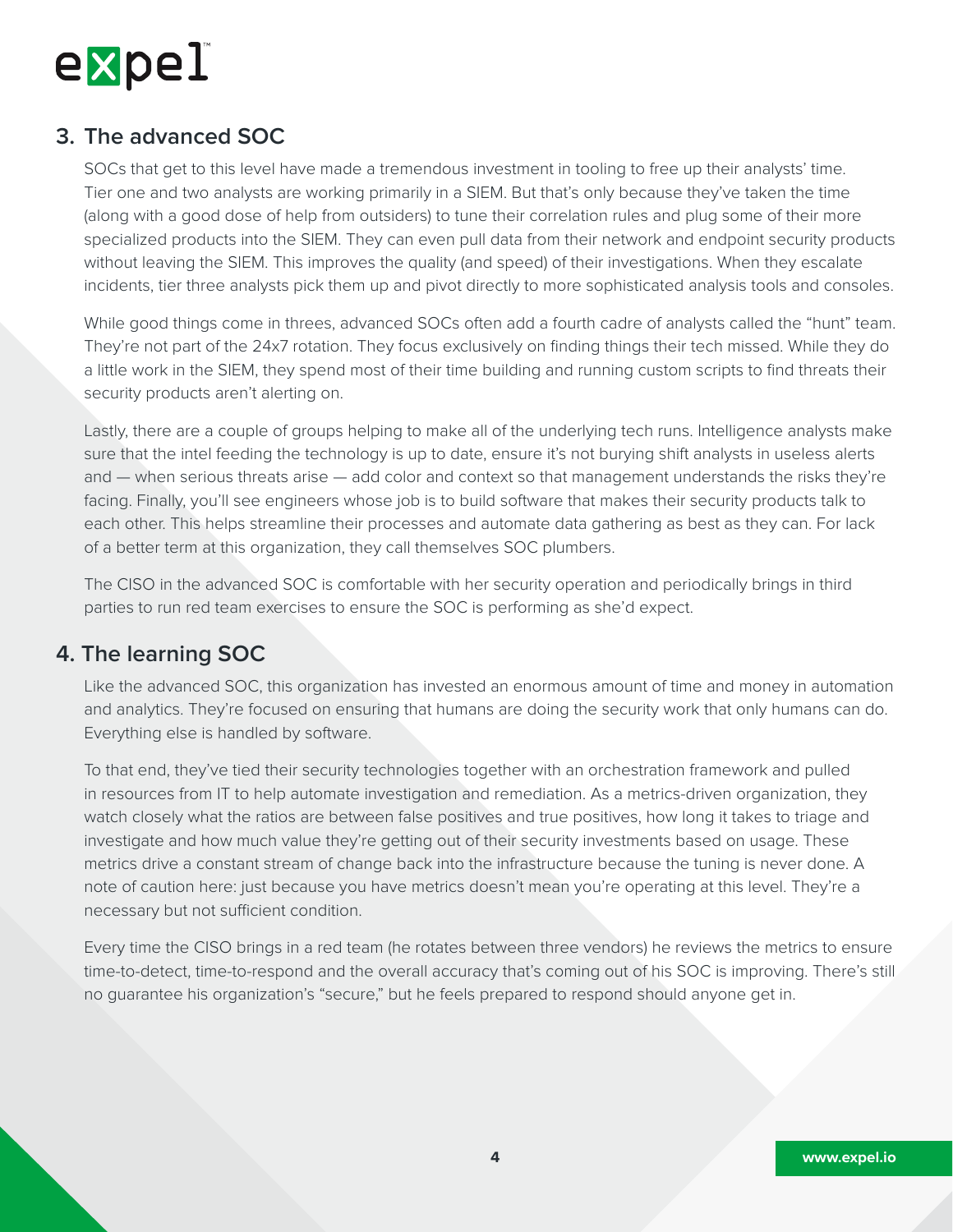

## **Picking the flavor that's right for you**

What SOC is right for you? Perhaps it's one of the examples above. Or, maybe it's something in between. Only you can determine what's right for your organization … but maybe we can help. We've found that the best way to figure out how much "security" you need to put in place is by looking at things through the lens of risk. And specifically, through a framework. It probably doesn't matter which one, but starting with the end in mind is better than going YOLO.

I know. It sounds kinda boring. It would be a lot more fun to go buy and implement a bunch of whizz-bang security tech. We see this a lot. But we also see these organizations paying a price in the end. A few years down the road their whizz-bang security tools are gathering dust and their people are overwhelmed with useless alerts.

If you're willing to take this more step-by-step approach, we recommend NIST's Cybersecurity Framework. It's certainly not the only one you can use, but it breaks down security practices into five simple functions: identify, protect, detect, respond, and recover. It also encompasses a whole lot more than what goes into a SOC, which makes it even more useful. That said, if you're focused on SOC operations, you'll find your best guidance within detect and respond with a few relevant nuggets in identify.

We'll be providing a lot more guidance about this framework on the EXE blog soon, but for now, the important thing to know is that your level of "rigor and sophistication" doesn't need to be at level 4 across the board. It's more like building out your D&D character. You're essentially allocating a limited set of points across charisma, agility, and strength.

## **Adding it all up**

After you've determined the kind of risks you want to manage and mitigate, you'll have a better notion of the kind of SOC you need to build. Below, we've outlined rough estimates for purchasing technology and staffing the team. Because technology<sup>1</sup> costs can vary significantly based on the size of the organization, we're imagining an organization with about 5,000 employees. Bear in mind that at larger organizations, the costs of technology can increase dramatically.

1 We're focusing on SOC-specific tools, not the bread-and-butter security investments organizations make for things like basic firewalls, identity & access management, patch management, vulnerability management, and the like.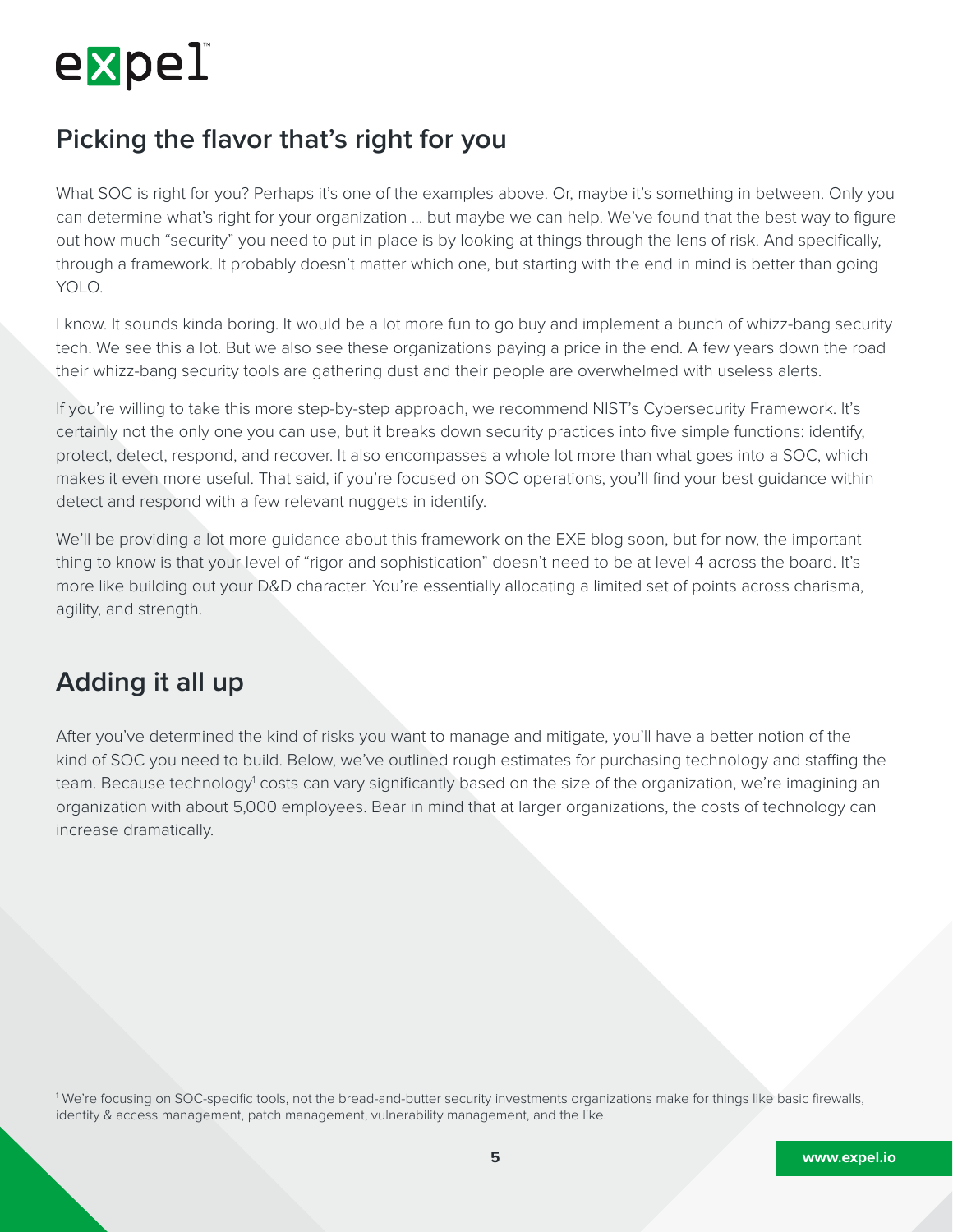

## **Sample costs for SOC-related tools, staffing and implementation**

*Based on an organization of 5,000 employees*

|                                                                                        | <b>Basic</b><br><b>SOC</b> | <b>Intermediate</b><br><b>SOC</b> | <b>Advanced</b><br><b>SOC</b> | <b>Learning</b><br><b>SOC</b> |  |
|----------------------------------------------------------------------------------------|----------------------------|-----------------------------------|-------------------------------|-------------------------------|--|
| General time estimate                                                                  | months                     | months+                           | quarters                      | 1 to 4 years                  |  |
| <b>Annual cost of tools (\$millions)</b>                                               |                            |                                   |                               |                               |  |
| Log mgmt/correlation                                                                   | 0.25                       | 0.25                              | 0.30                          | 0.50                          |  |
| Detection                                                                              | negligible                 | negligible                        | 0.10                          | 0.20                          |  |
| Investigation and response                                                             |                            | 0.10                              | 0.40                          | 0.50                          |  |
| Intel feeds                                                                            | $\overline{\phantom{a}}$   | negligible                        | 0.10                          | 0.20                          |  |
| Workflow/orchestration                                                                 | $\overline{a}$             | $\overline{\phantom{a}}$          | 0.20                          | 0.30                          |  |
| Intel management                                                                       | $\overline{\phantom{a}}$   |                                   |                               | 0.20                          |  |
| Annual cost of personnel (\$ millions fully loaded at 1.3x, Washington, DC metro area) |                            |                                   |                               |                               |  |
| Core 12-person 24x7 SOC                                                                | 1.17                       | 1.17                              | 1.17                          | 1.17                          |  |
| Senior/escalation support                                                              |                            | 0.86                              | 0.86                          | 0.86                          |  |
| Hunt team + manager                                                                    |                            |                                   | 0.86                          | 0.86                          |  |
| Intel analysts + manager                                                               |                            |                                   | 0.60                          | 0.60                          |  |
| SOC plumbers                                                                           |                            |                                   | 0.31                          | 0.31                          |  |
| Dedicated engineering                                                                  |                            |                                   |                               | 0.55                          |  |
| Annual total (\$M)                                                                     | 1.42                       | 2.38                              | 4.90                          | 6.25                          |  |
| One-Time cost of implementation (\$ million)                                           |                            |                                   |                               |                               |  |
| <b>Approximate costs (\$M)</b>                                                         | 0.10                       | 0.25                              | 0.40                          | 0.75                          |  |